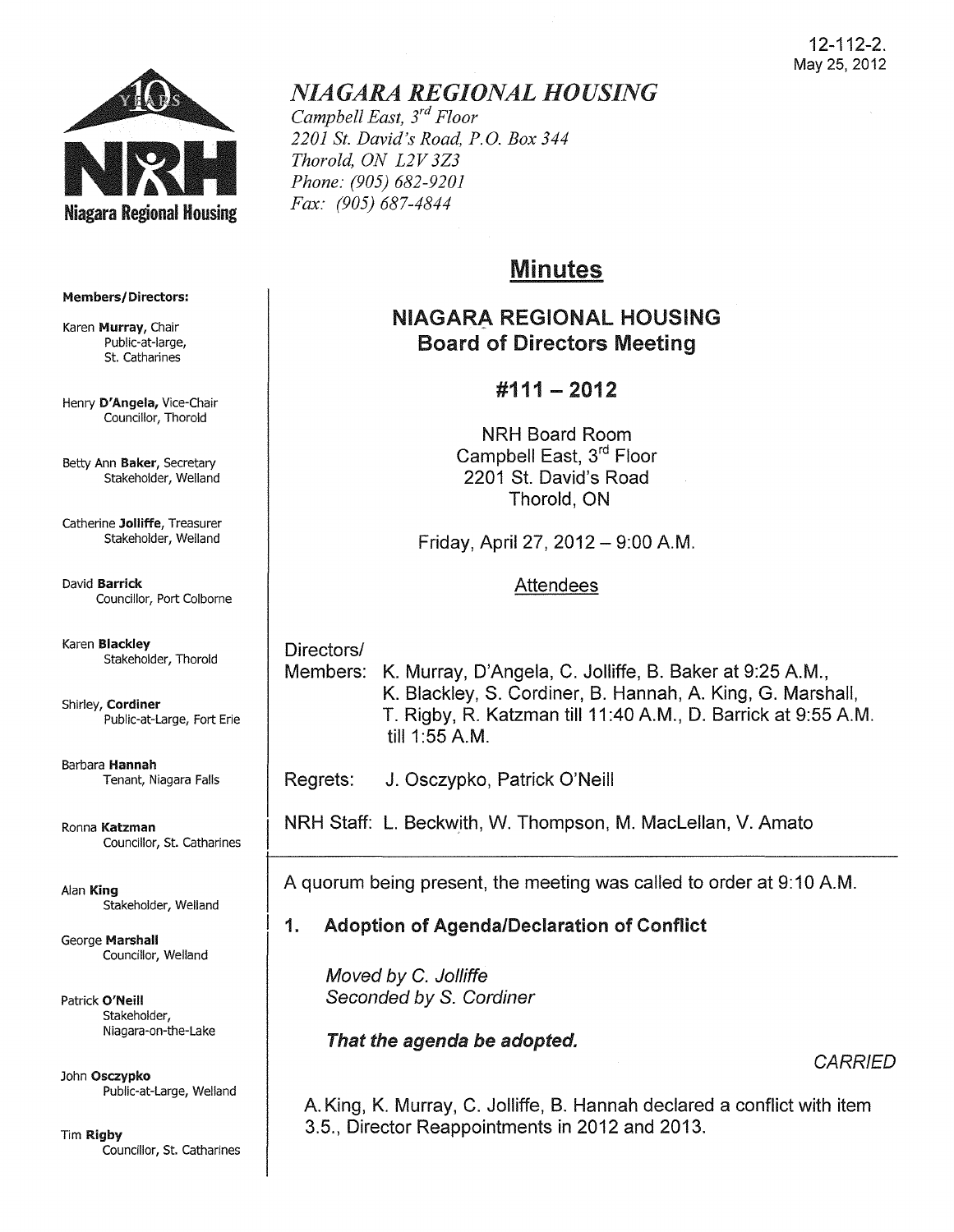## 2. Approval of Minutes March 30, 2012 Meeting

Moved by C. Jolliffe Seconded by S. Cordiner

That the minutes of the March 30, 2012 meeting be adopted.

**CARRIED** 

#### 2.1. Business Arising

There was no Business Arising

#### 3. New Business

3.1. 1<sup>st</sup> Quarter 2012 Report to Council January 1 to March 31, 2012 Report 12-111-3.1.

Moved by K. Murray Seconded by B. Hannah

That Niagara Regional Housing Quarterly Report be approved and forwarded to the Public Health and Social Services Committee and subsequently to Regional and Municipal Councils for information.

**CARRIED** 

# 3.2.  $1^{st}$  Quarter 2012 Operational Reports - Report 12-111-3.2.

Moved by A. King Seconded by *H.* D'Angela

#### That the NRH Board of Directors approves the Operational Reports and **Report on Variances as at March 31, 2012.**

**CARRIED** 

The waiting list is starting to level out.

The General Manager provided some CMHC observations/projections for Niagara:

- Economy is recovering but not at a strong rate  $-$  now back at 2000 level
- After 4 years, 51% of immigrants own their own home.
- Businesses generally are doing more with fewer people
- Government needs to align more with private market
- Inter/Intra Provincial migration is highest in the 25-44 year old group

Staff to get definition of immigrant, how long are they considered new comers and track under the Homeownership program.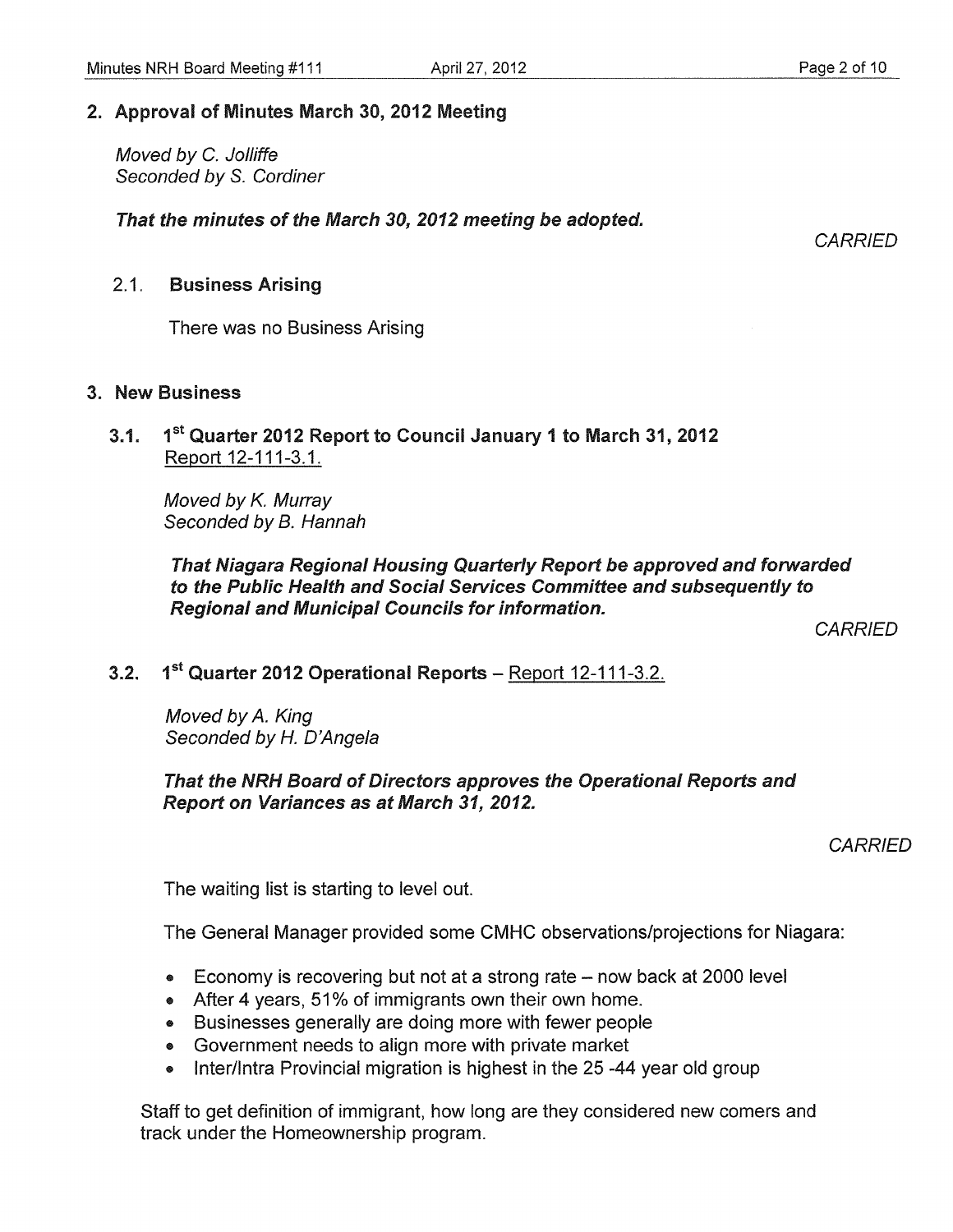## 3.3. Investment in Affordable Housing in Ontario: Ontario Renovates Program - Report 12-111-3.3.

The General Manager advised that staff have been meeting with Planners and Building Officials from each municipality to discuss the Ontario Renovates program and the potential for partnership on program delivery.

#### Item A - Program Name

Directors agreed on "Niagara Renovates" as the name of the program. Federal and Provincial governments will be acknowledged in written materials.

## Item B - Program Phase-In

Directors agreed to a staggered approach commencing with the homeowner component in 2012/2013, adding the landlord component in April of 2013.

B. Baker joined the meeting at 9:25 A.M.

#### Item C - Maximum 10-Year Forgivable Loan Amount

Directors agreed to on up to \$20,000 per unit for the homeowner component and up to \$25,000 per unit for secondary suites, shelter repairs and multi-unit (landlord repairs).

It was agreed that if the homeowner receives other grants that this amount would be netted out of the IAH funding.

In the past CMHC has provided funding to housing providers under their programs. Staff to verify whether that particular program will continue to be administered by CMHC.

Action by: L. Beckwith

## Item D - Allocation Method

Directors agreed on a public announcement of the program with a deadline for receipt of applications. All complete applications received by the deadline will be considered at the same time and awarded according to priority criteria.

## Item  $E$  – Priority Group(s)

Directors agreed that priority should be given to:

- Urgent Care ie, those requiring modifications to their home before they can be released from hospital.
- Health and Safety ie. Current conditions present a hazard for the homeowner, utility will be shut off if repairs not made, mould etc.

D Barrick joined the meeting at 9:55 A.M.

## Item  $F -$  Launch Date

Directors agreed on June 1, 2012 launch date.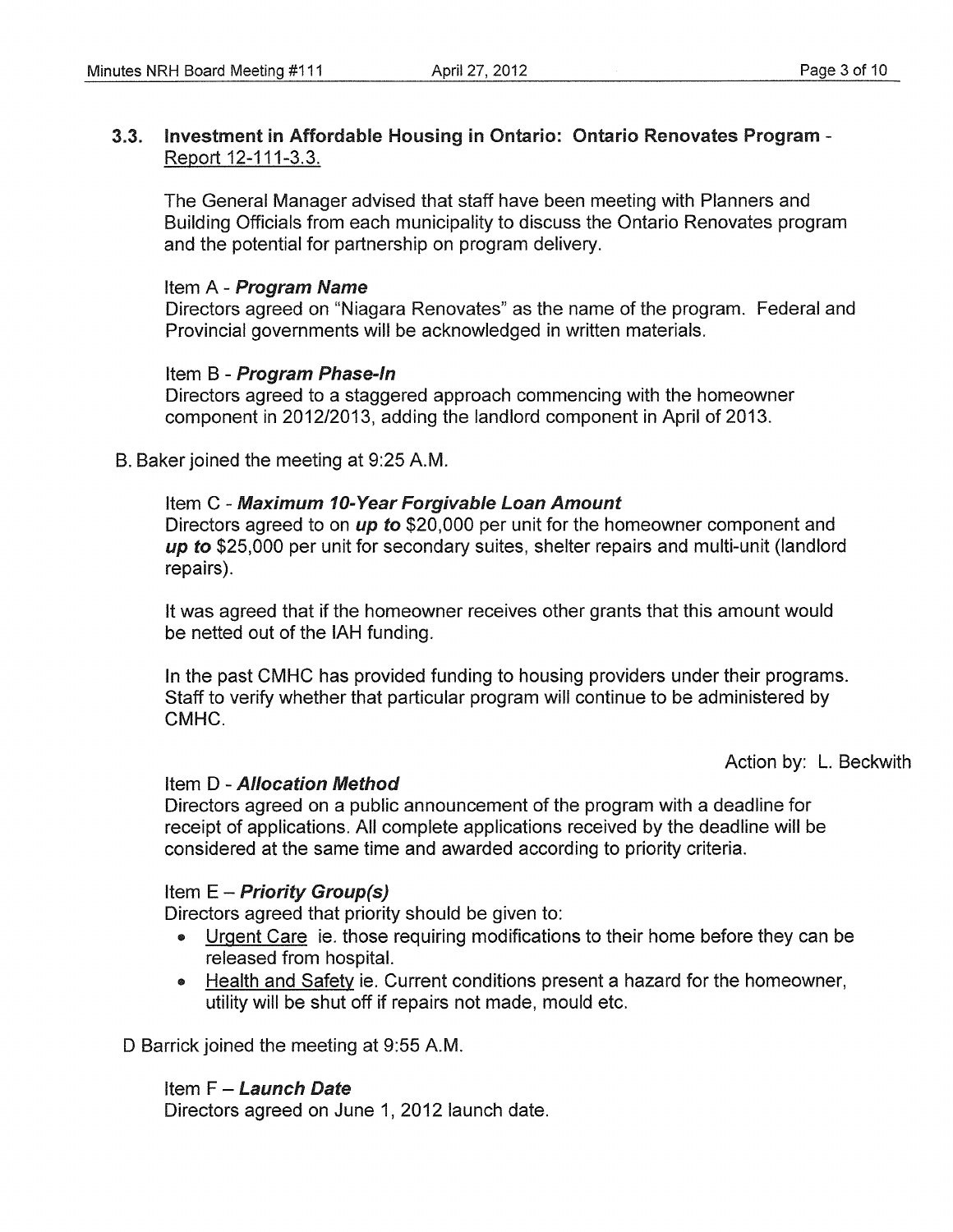Moved by T. Rigby Seconded by R. Katzman

- 1) That the Niagara Regional Housing Board approves staff recommendations in report 12-111-3.3. with amendments to allocation method and priority as noted; and,
- *2)* That this report, with Board decisions, be provided to Public Health and Social Services Committee for information.

**CARRIED** 

## 3.4. 235 Fitch St. - Development Phase Update - Report 12-111-3.4.

Staff reviewed the work of the Building Design Committee to date. A meeting has been scheduled for next week to meet with regional staff regarding the capital budget process. If the project is successful in obtaining a LEED certification NRH could be eligible for a capital loan from the Federation of Canadian Municipalities at a low rate of interest.

Moved by *H.* D'Angela Seconded by T. Rigby

That Niagara Regional Housing (NRH) Board of Directors approves the work of the NRH Building Design Committee related to the Fitch Street development in Welland.

**CARRIED** 

# 3.5. Director Reappointments in 2012 and 2013 – Report 12-111-3.5.

10:20 A.M. the K. Murray passed the chair to H. D'Angela.

B.Baker declared a conflict and A. King, K. Murray, C. Jolliffe, and B. Hannah having previously declared a conflict with this item, did not take part in the discussion or vote.

Moved by G. Marshall Seconded by D. Barrick

## That the Niagara Regional Housing Board of Directors approves amending the wording in By-Law #1 section *3.03* by adding the words "up to" to read:

..... each Director shall be appointed or elected as appropriate for a term of up to four (4) years. Any Director may be appointed or elected for up to twelve (12) consecutive years ... "

**CARRIED** 

10:40 A.M. The chair was returned to K. Murray.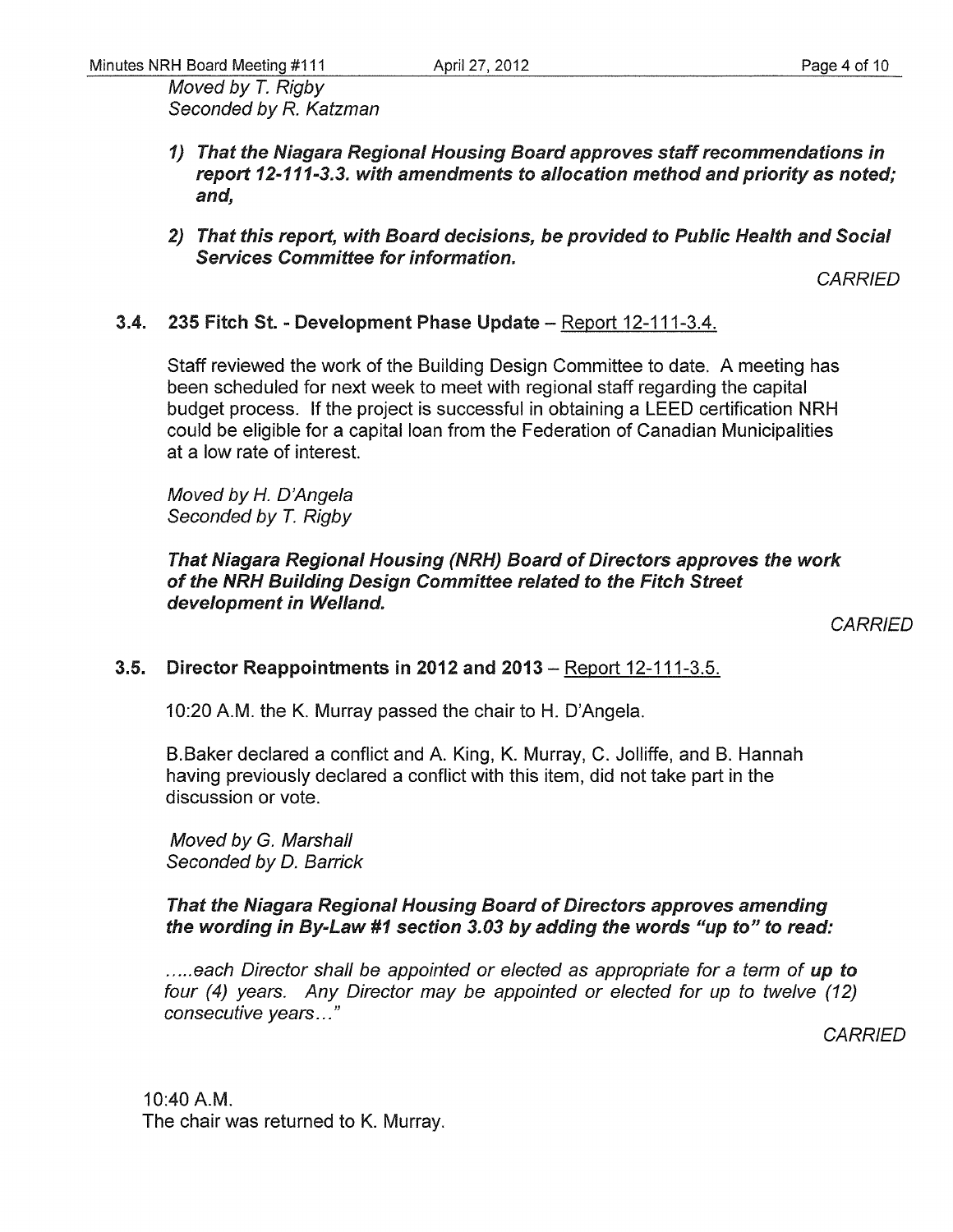## 3.6. Election of Officers - Report 12-111-3.6.

In accordance with By-Law #1, officers of the Corporation will serve at the pleasure of the Board, and shall hold such office until his/her resignation, removal, or other disqualification from service or until a qualified successor shall be elected.

The meeting was turned over to the General Manager to facilitate election of the Chair/President.

#### Chair/President

The General Manager opened the floor to nominations for the office of Chair/President.

- A. King nominated K. Murray for the office of Chair/President.
- T. Rigby seconded the nomination.
- K. Murray accepted the nomination.

Nominations for the office of Chair/President were called again. There were no further nominations.

Moved by R. Katzman Seconded by H. D'Angela

That nominations for the office of Chair/President be closed.

**CARRIED** 

The General Manager turned the meeting over to the Chair.

#### Vice-Chair

The Chair opened the floor to nominations for the office of Vice-Chair.

C. Jolliffe nominated H. O'Angela for the office of Vice-Chair.

- B. Baker seconded the nomination.
- H. D'Angela accepted the nomination.

Nominations for the office of Vice-Chair were called again. There were no further nominations.

Moved by *T.* Rigby Seconded by D. Barrick

That nominations for the office of Vice-Chair be closed.

**CARRIED**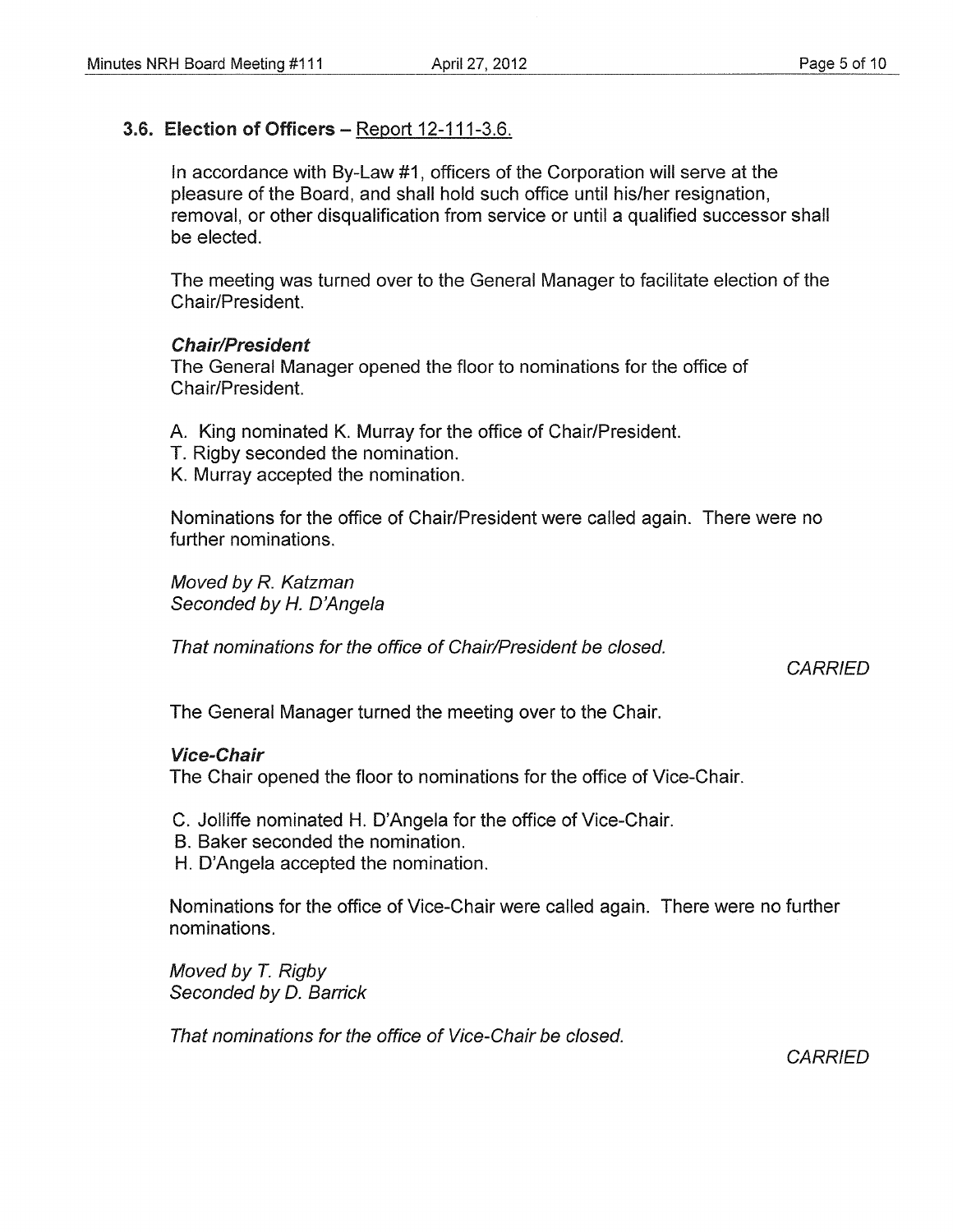## **Secretary**

The floor was opened to nominations for the office of Secretary.

- S. Cordiner nominated B. Baker for the office of Secretary.
- H. D'Angela seconded the nomination.
- B. Baker accepted the nomination.

Nominations for the office of Secretary were called again. There were no further nominations.

Moved by T. Rigby Seconded by R. Katzman

That nominations for the office of Secretary be closed.

**CARRIED** 

#### Treasurer

The floor was opened to nominations for the office of Treasurer.

B.Baker nominated C. Jolliffe for the office of Treasurer.

- S. Cordiner seconded the nomination.
- C.Jolliffe accepted the nomination.

Nominations for the office of Treasurer were called again. There were no further nominations.

Moved by D. Barrick Seconded by T. Rigby

That nominations for the office of Treasurer be closed.

**CARRIED** 

# 3.7. Review of Committee Structure - Report 12-111-3.7.

Staff reviewed changes recommended by the Executive to Committee Terms of Reference (TOR)

## Governance Committee

Over the past few years, Directors on the NRH Governance committee acted as the NRH representatives to the Operational Agreement Steering Committee. It was questioned whether a governance committee was needed. T. Rigby and S. Cordiner volunteered to remain after the May  $25<sup>th</sup>$  Board meeting for discussion on governance. All interested Directors are welcome to participate; the Board Survey used as a starting point.

It was also agreed that this group would review the offer of the Executive Committee to take on the additional duties of governance support by: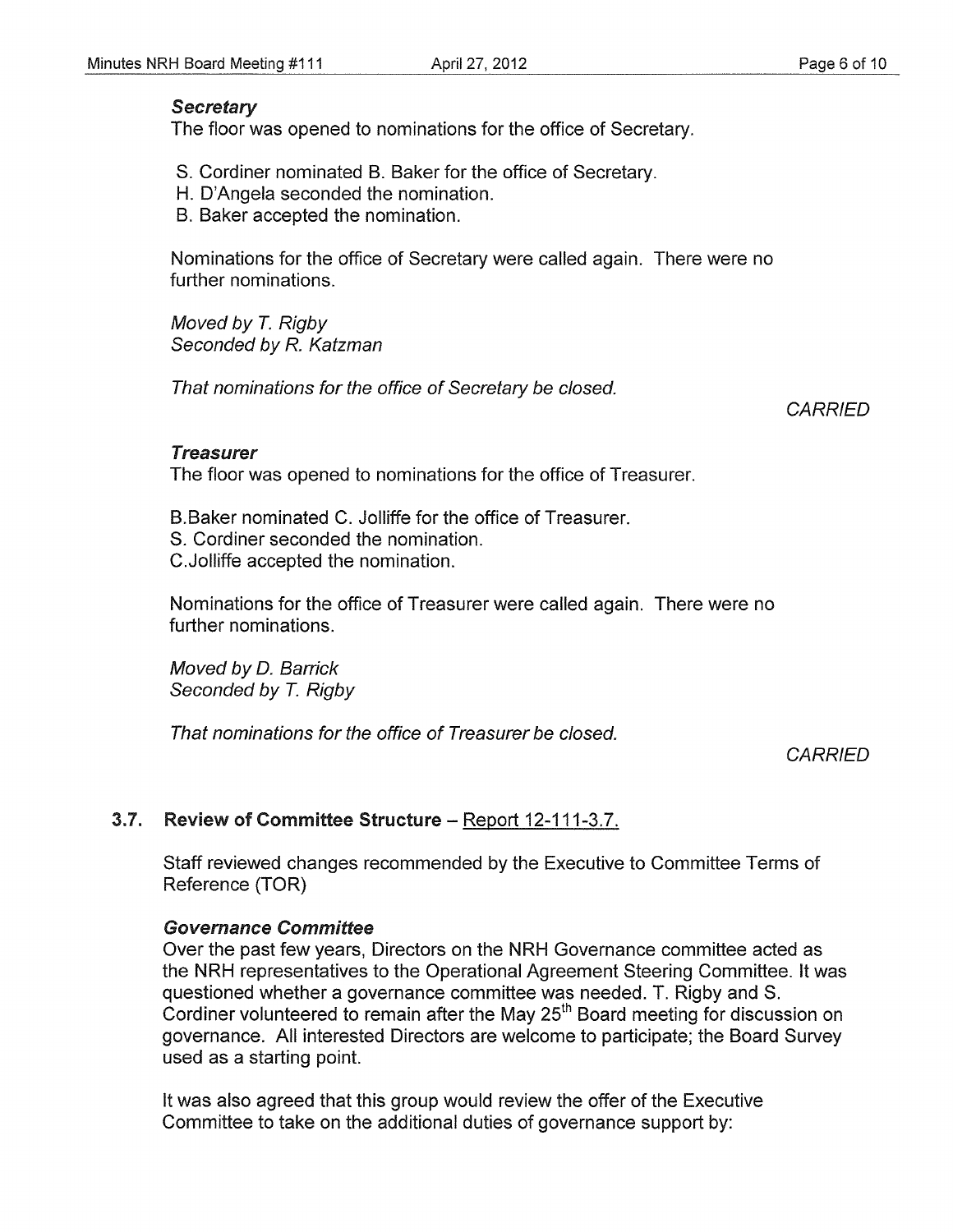- accessing Board's governance and learning needs
- recommending governance training sessions, and,
- undertaking annual review of Board performance

#### Executive Committee

Approved  $-$  governance additions will be discuss May 25<sup>th</sup>

## **Tenant/Applicant Appeal Committee**

Remove Niagara Region staff from the committee membership There was discussion regarding possible conflict or undue pressure if a Councillor is hearing appeal for a constituent. It was agreed that all persons hearing appeals must make it clear if they know appellant and determine whether they still want to hear the appeal.

#### Tenant and Provider Advisory Groups

Draft TOR's have been reviewed and recommended by the respective groups.

#### Community Advisory Group

Mandate outdated. Brainstorming session to discuss Community Economic Development and Social Innovation to take place on May 3<sup>rd</sup>.

Moved by C. Jolliffe Seconded D. Barrick

#### That Niagara Regional Housing Board of Directors approves the Terms of Reference for the Executive, Investment and Tender Awards Committees and Tenant Advisory and Provider Advisory Groups.

**CARRIED** 

## 3.8. Bill 140 - Housing Services Act - Local Rules - Temporary/Permanent Removal from Waiting List - Report 12-111-3.8.

Staff advised that the most significant change is that an applicant will be allowed to remain on the NRH waiting list even if offered a unit in another Service Manager area.

Moved by A. King Seconded by B. Baker

That Niagara Regional Housing Board approves a revised local rule related to temporary and permanent removal from the waiting list under the Housing Services Act (HSA).

**CARRIED** 

# 3.9. 2012 Reimbursable Mileage Two-Tier Rates - Report COM 45-2012.

Staff advised that COM 45-2012 was not approved; the regional mileage reimbursement rated will remain at 2011 levels.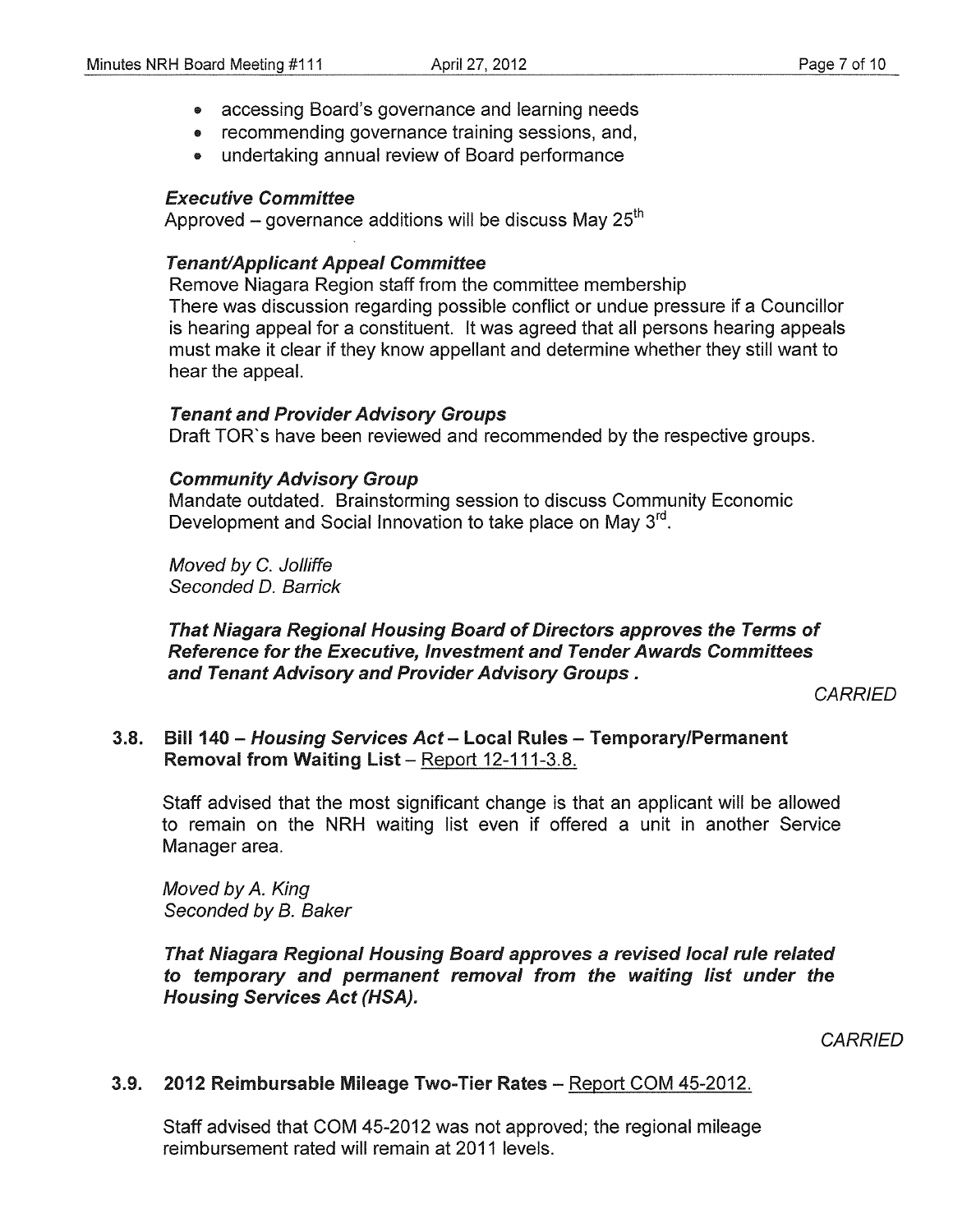Moved by G. Marshall Seconded by K. Blackley

That Niagara Regional Housing (NRH) Board of Directors approves freezing the 2011 mileage reimbursement rates at the 2011 level, to align with regional rates.

R. Katzman left the meeting at 11 :40 AM.

# 3.10. Housing First Pilot Update - Report 12-111-3.10.

Staff reviewed the time line for the Housing First Pilot program that places the homeless directly off the street into an apartment with a private landlord. It is anticipated that the Expression of Interest will be released in early May.

D. Barrick left the meeting at 11:55 A.M.

Moved by C. Jolliffe Seconded by S. Cordiner

That the Niagara Regional Housing Board of Directors receives report 12- 111-10, Housing First Pilot Update for information.

**CARRIED** 

4. Closed Session - not required.

# 5. General Manager's Report

5.1. Financial Statement as at March 31, 2012 - Report 12-111-5.1.

The NRH financial statement as at March 31,2012 was distributed.

Moved by K. Blackley Seconded by A. King

That the Niagara Regional Housing Board of Directors approves the financial statement as at March 31, 2012.

CARRIED

# 6. Chair's Report

The Chair advised that she and the General Manager would be meeting with the Regional Chair and CAO next week for a checkpoint meeting.

*CARRIED*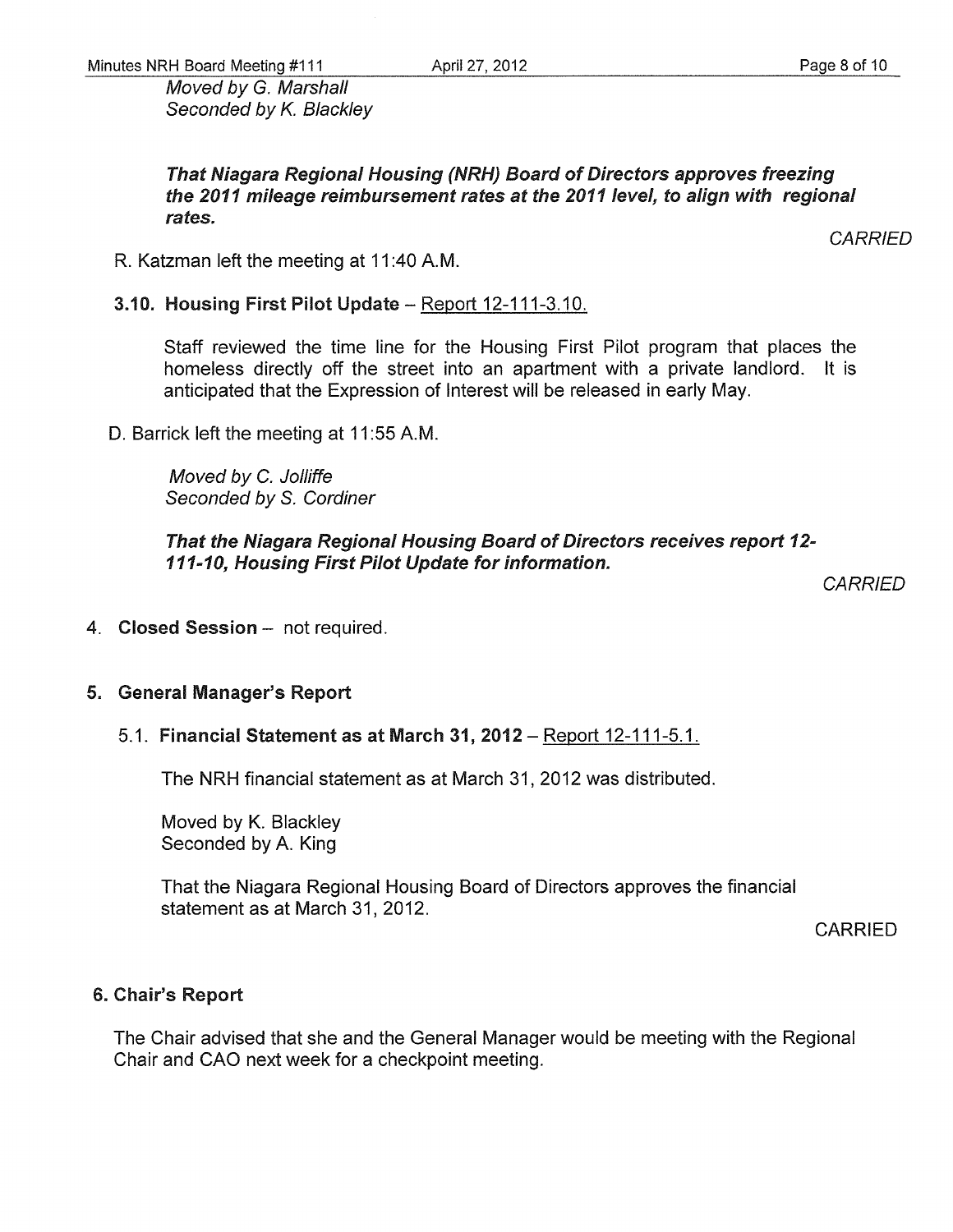## *7. Committee Reports*

7.1. Executive Committee, Karen Murray, Chair

Minutes of the January 10 and March 26,2012 meetings were provided for information.

- 7.2. Governance Committee No minutes.
- 7.3. Investment Committee, H. D'Angela, Chair No minutes.
- 7.4. Applicant/Tenant Appeals Committee No minutes.
- 7.5. Tender Awards Committee, A. King, Chair No minutes.
- 7.6. Tenant Advisory Group, B. Hannah

Minutes of the December 14, 2011 and the March 14,2012 quarterly meetings were provided for information.

- 7.7. Housing Provider Advisory Group, C. Jolliffe, Chair Minutes of the March 20, 2012 meeting were provided for information.
- 7.8. Community Advisory Group, B. Baker, Chair No Minutes.

# 8. For Information

8.1. Action Items from Previous Meetings

Staff was directed to limit Bed Bug report to one or two pages of statistics.

# *Correspondence/Medfu*

- 8.2. Thank you note from K. Blackley was posted on the bulletin board..
- 9. BREAK taken earlier
- 10. Presentation not scheduled..